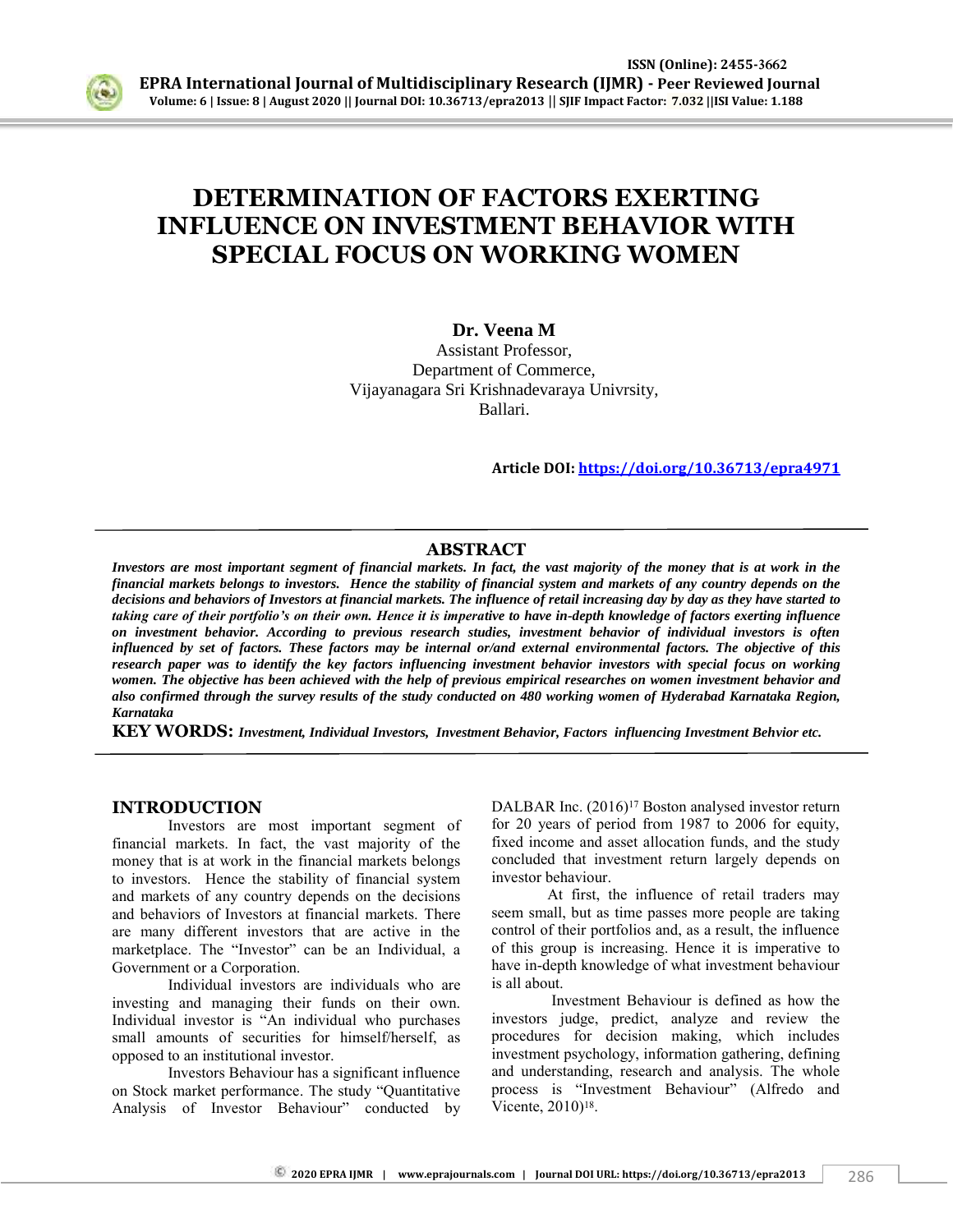

The term investment Behaviour can also be defined as portfolio practices, preferences, and investment intentions, pattern of investment and risk perceptions of investors. The Investor Behaviour is the process by which Investor tends to satisfy his/her needs by showing their choices.

## **Indian Women and Investment**

21st century and Indian women have come a really long way in terms of empowerment and leaving their signs in the country. The status of women in India has been subject to many great changes over the few millennia. Today's women are outpacing men in several areas and have high offices including that of the president, Prime Minister, Chief Ministers and Governors of the states. There are 42.8% women who earn equal to or more than their husbands.

Surprisingly investing is one such area which still proves gender gap between men and women. Because, still there are women outside with low confidence and believe they have less knowledge about finance than men when it comes to investing. Few literatures on women finance literacy evidenced women consistently score lower than men on measures of financial literacy, and this gender-based gap can negatively impact the financial well-being of women.

However, few studies have been carried out on gender differences in investment behaviour and women investment behaviour, it was evidenced from those studies that women are more risk averse than men and thus when it comes to investing they invest more conservatively and less in amounts than men, frequency of investment in female is lesser when compared to the male (Dr. Monica Sharma, 2013). Working women are conservative in nature. And they lack the knowledge needed to make proper decision about their finance (Juwairiya P P, 2014). Social norms, family responsibilities have negative impact on investment activities of women (Diana J Beal et. al., 2015).

But, it is important to note that the studies on gender differences in investing have been mostly concentrated on data from developed countries, especially from the U.S. And it is widely acknowledged that women in developed countries differ drastically in many aspects, such as beliefs, life styles, behaviours, habits, personal characteristics, etc. and it may be expected that investment attributes of women living in developed countries differ from investment attributes of women living in the emerging and developing country like INDIA, where the status of women is typical.

Hence this study is the beacon of light in exploring the factors impacting on the financial well being of women and their Behavioral pattern. To the best of researcher's knowledge this is the first study exploring the investment Behaviours of women that provides evidence on this issue from an emerging country like India.

In consideration with the above discussion the topic of the present research is embodied as **Determination of factors excerting influence on Investment Behaviour with special Focus on working women.** 

## **OBJECTIVE OF THE STUDY**

The objective of the research was to identify the key factors influencing investment behaviour of working women. The objective has been achieved with the help of previous empirical researches on women investment behaviour (provided in chapter 2) and also confirmed through the survey results of the study (reported in chapter 5).

# **IDENTIFICATION OF FACTORS INFLUENCING INVESTMENT BEHAVIOUR OF WORKING WOMEN**

Demographical factors play significant influence on investment behaviour of the investors (Dr. R Sellapan and Mrs. S Jamuna 2013). Among all the demographical factors, Age plays crucial role by influencing investment decisions of the investors. Risk temperament depends crucially on age and income. The level of education of women does influence behaviour. Highly qualified women may make better decisions while investing than the women with lower qualification. Security of funds and stable income are the desired requirements of married women whereas, unmarried women with less commitments may invest in risky assets. Married investors are conservative in nature than unmarried; women with more income may save more and invest more than women with less income. Likewise demographical factors affect differently to different persons.

A person with greater wealth takes greater risk (KathleenTerry, and Parker, 2002). Persons with upper level of income and millionaires tend to take higher risk than individual with lower level of income (MacCrimmon, and Wehrung, 1986). Researcher explored that level of risk tolerance increase with the increasing level of income (Friend I Blume et al.1994). Investors invest their funds in more volatile portfolio composed of more volatile stocks when they have higher level of income (Barber, and Odean, 2001). Higher level of income creates the ability of bearing the losses, so wealthier people preferred higher level of risk (Bayer and Bernheim et al, 2001, Dr. A Charles and Dr. R Kasilingam 2013)

. Majority of the women investing community are between the age group of 30 and 40 (LMA Preethi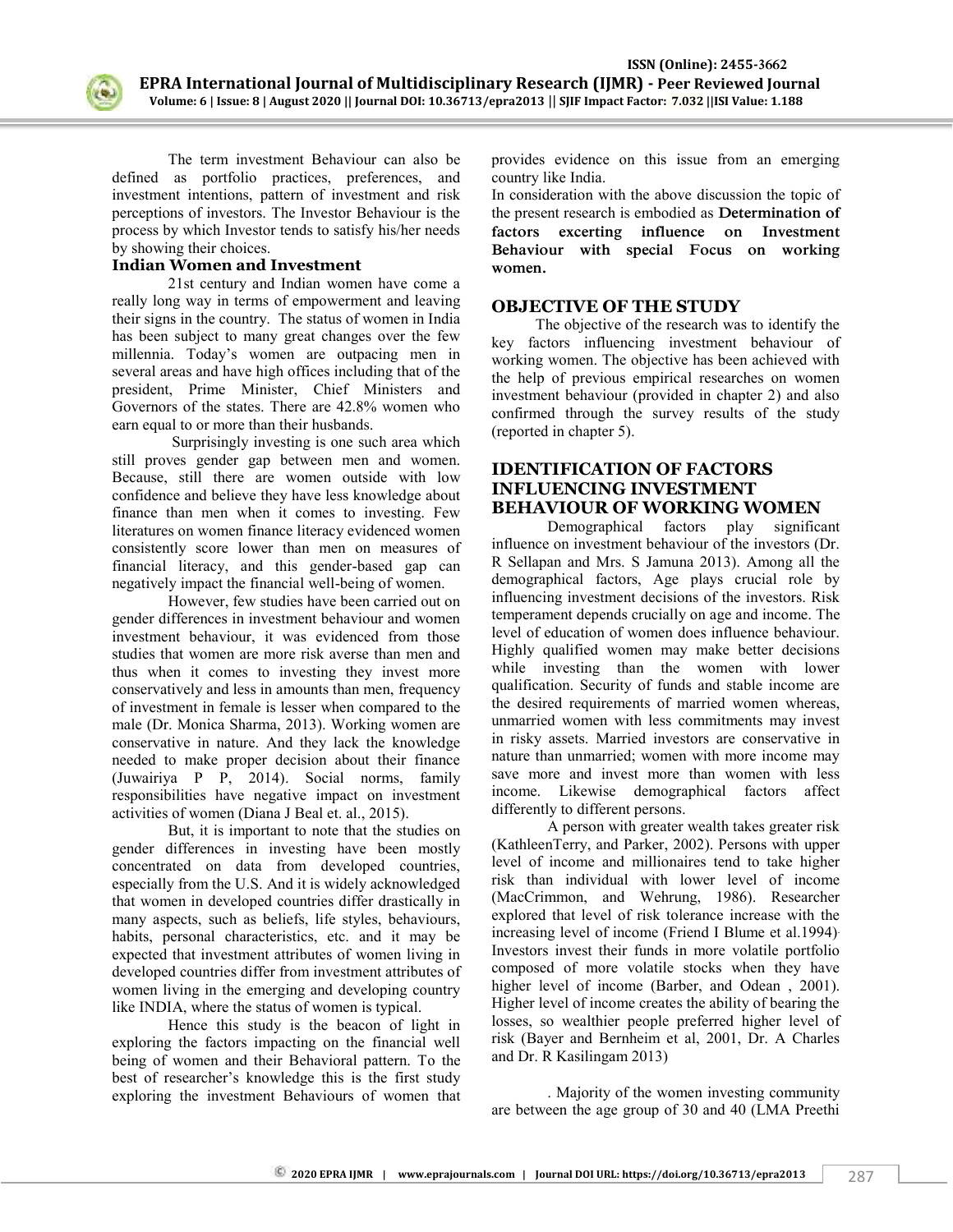

and Dr. Magesh Kuttalam 2014, Geetha and Ramesh 2012). There existed a close association between age and investment behaviour of working women. Education level, Awareness about the current financial system, Age of investors etc. make significant impact while making the choice of investment avenues (V.R.Palanivelu & K.Chandrakumar 2013). Younger Investors are more interested in investment in comparison to elder and middle aged people (Heena Kothari) .

In the study conducted by Dr. Kuashal A Bhatt (2013), revealed that majority of the investors belong to the age group of 35 to 45, and investors belong to this age group prefers to invest in stock markets. According to his study around 41% of investors were graduates, and those were interested to invest in stock market than the people belong to other categories of education. This study also revealed most of the investors were businessmen. Businessmen trade their stocks online in consultation with the advices of bankers and other investment professionals. Most of the businessmen are trading intraday and it is the highest number of people trading intraday.

Income and Occupation has significant impact on the behaviour of investors while making choice of Investment avenues. Higher income level people invest in equity stocks (D. Harikanth & B. Pragathi 2012). Higher income group shows relatively high preference towards investment in share market, conversely lower and average income group show keen preference towards insurance and banks as the most preferred investment avenues (Ramanujam,V and Chitra Devi,K 2012).

A study was conducted by Mohammed Naumann Sadiq (2014) at Pakistan on a sample of 100 investors to examine the Effect of Demographic Factors on the Behaviour of Investors during the Choice of Investment. The study revealed positive correlation between Income level, education level and risk tolerance ability. The study revealed negative correlation between Income family sizes and risk tolerance ability. The study also found close association between marital status and risk tolerance ability of investors.

The significant effect of Demographic Factors and Awareness on Investment Behaviour of individual investors of stock market has been found in the study made by Arup Kumar Sarakar and Dr. Tharak Nath Sahu (2017) on 377 randomly selected investors at West Bengal, Study indicated that people of ages between 28 years and 37 years invest more in the stock market.

Age, occupation, education, income and experience are the top five demographical factors which have significant influence on investment behaviour of investment decisions of the investors during buy, sell and hold shares during dividend declaration. The findings of his research revealed that all selected demographical variables have significant relationship with investment decisions to buy, sell and hold shares during dividend declaration (Zhobaida Khanam 2017).

As per the study conducted by Lutfi (2010) Investors' education and income positively correlated with the risk tolerance ability of the investors. The result of his study also revealed that investors' risk behaviour positively correlated with the type of investment they select. Risk seeking Investors prefer to invest most of their money in riskier assets, mainly stocks, and put the residual in other assets, such as bank accounts and real assets. In general, the risk seekers are those who are single, well educated, relatively wealthy, and small family investors.

Among all Demographical factors like investor's gender, age, marital status, education, and income were considered as most influencing factors of investment behaviour of the investors (Dr. Mandeep Kaur 2012). Demographic factors like age, marital status, gender, city, income level, market knowledge, occupations and qualifications etc have major impact on investment decision of investors (Dr. Dhiraj Jain 2012). Marital Status and gender and age negatively correlated with the investment decision whereas educational qualification and occupation of the investors positively correlated with the investment decisions of the investors.

Many research studies have been carried to examine the impact of demographical factors on the investment decision of the investors. In consultation with findings of these research studies demographical factors have considered as the most significant factors influencing investment behaviour of women.

Further, on this basis following 6 demographical factors have been considered for the study as independent factors: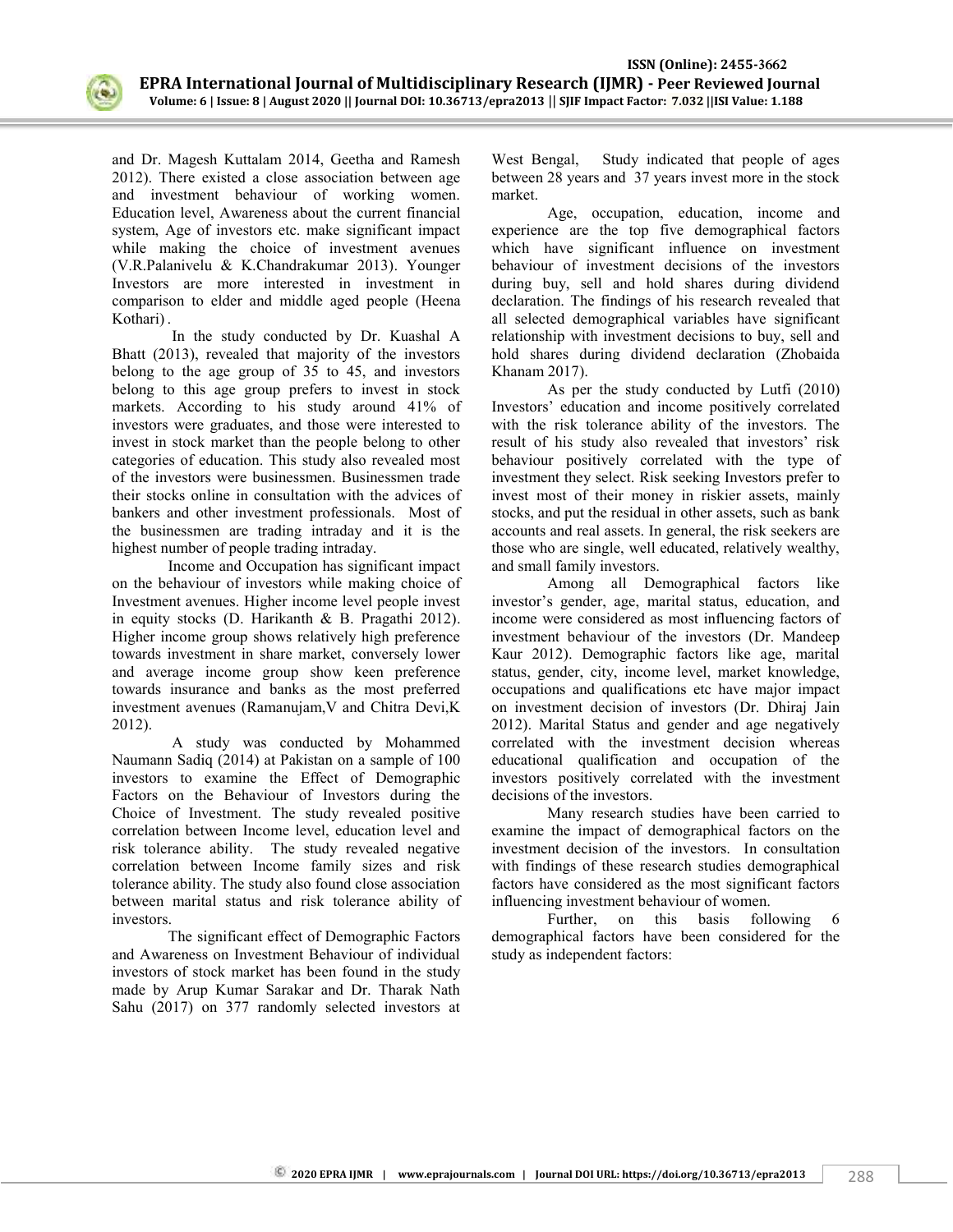

| SL.No. | <b>Demographical Factors</b> |
|--------|------------------------------|
|        | Age                          |
| 2      | <b>Marital Status</b>        |
| 3      | Level of Education           |
|        | Occupation                   |
| 5      | Income                       |
|        | <b>Family Size</b>           |

|  | <b>Demographical Factors</b> |  |  |
|--|------------------------------|--|--|
|  |                              |  |  |

*Source: Created by the researcher*

**Demographical Factors and Investment Behaviour:** Demographical factors are the characteristics of population. These include Age, Sex, Education, Marital Status, Income level, Family Size, profession, occupation, financial dependents etc. Generally the behaviour of persons can be affected by several factors. It can be different from person to person based on their Age, Sex, Education, Marital Status, Income level, Family Size, Profession, Occupation, Financial dependents etc. There are noticeable differences in investment decision between two persons from different economic groups. Many studies evidenced significant differences in the behaviour of investors with different demographics. Few such studies are summarised as follows:

**Social Factors:** There are certain factors that affect our thought and behaviour in social situations which are called as Social Factors.

Social Psychologists believed that behavioural outcomes are determined by individual acting in the context of their social context. Individuals often make their investment decisions based on their primary influence group. That is Friends, Family members, relatives and co-workers may influence women's financial decisions.

Financial decisions can be impacted by an individual's experience in financial markets, as well as those of that individual's peer group. Groups with more money to spend and a more sophisticated knowledge of investment instruments have more access to capital than those from different socio-economic groups. Knowing the comfort level of a particular market is important in designing products and services that meet its needs.

There are numerous instances proving the influence of these social factors on investment behaviour of individuals in general and countable studies on behaviour of women in particular.

Dr. Sindhu K.P and Dr. Rajitha (2014) Kumar have found in their study that majority of the investors depend on their brokers to decide where, when, how, and how much funds should be invested in different avenues.

Centre For Insurance Research (CFIR) conducted a study to examine the factors influencing

investment behaviour of individual investors. The study revealed that Investors ranked Banking entities, Investment Depositories, Insurance Companies and Financial advisors as number 1, 2, 3 and 4 trustworthy agencies to make investment decisions. It has by the study of CFIR majority of the investors depended on banking entities to make their investment decisions.

Investors make decisions to buy sell and hold in response to the recommendations of financial analysts. Investors hold their securities on the hold recommendation, sell their securities or sell recommendation and buy securities or buy recommendations by the financial analysts. Majority of the investors buy their stocks through individual stock brokers (Ambrose Jagongo et.al). Recommendations from friends or co-workers have been marginally loaded on this factor as well in previous research studies.

The study conducted by Arian Borgers (2015), was aimed at clarifying the economic significance of social dimensions in investment decisions. The study was conducted on US equity Mutual fund holders. Their study found that US equity mutual fund investors were responsive to the local political, religion and social environment. The study concluded that investors were socially conscious in making their investment decisions. Among all social factors, one of the most influencing factors of investment behaviour of the investors is influence of family members (Dr. Mandeep Kaur 2012).

A study was conducted by Anna A. Merikas and Andreas G Merikas (2013), attempted to study the impact of economic factors on individual investor behaviour, in Greeck Stock Exchange. Their study considered factors relating to accounting information, family factors and other political influence on investment behaviours of investors.

In the study conducted by Bouteska Ahmad S (2015), it has been found that nearly 30.9% of the investors were influenced by the family members' opinion. And the author also concluded that broker recommendation is the most influencing factor of investment behavior.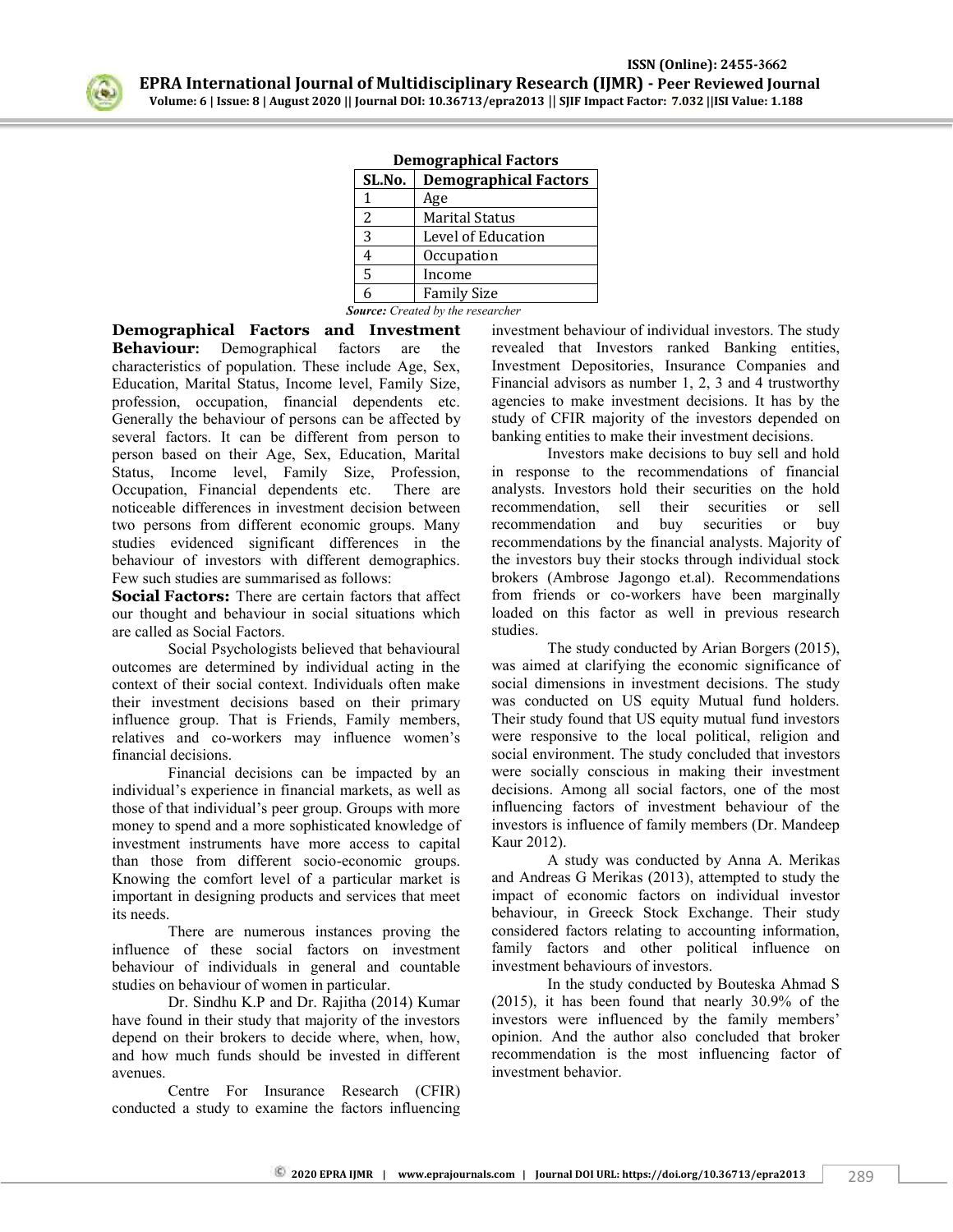

 **ISSN (Online): 2455-3662 EPRA International Journal of Multidisciplinary Research (IJMR) - Peer Reviewed Journal Volume: 6 | Issue: 8 | August 2020 || Journal DOI: 10.36713/epra2013** || **SJIF Impact Factor: 7.032 ||ISI Value: 1.188**

In consultation with these studies following social factors were considered as independent factors

for the present study:

| <b>Social Factors</b> |                                                       |  |
|-----------------------|-------------------------------------------------------|--|
| <b>SL No</b>          | <b>Social Factors</b>                                 |  |
|                       | House Hold financial needs and daily money Management |  |
| 2                     | Family influence on decision making                   |  |
| 3                     | Family members opinion on Investment                  |  |
|                       | Sources of Financial Information                      |  |
|                       | <b>Source:</b> Created by the researcher              |  |

**Psychological Factors**: Individuals behaviour is influenced by many factors some are internal and some are external. There are certain factors which are individual itself; those significantly affect the behaviour of the investors. These factors are called Psychological factors. Psychological factors are the factors that drive individuals' action and seek satisfaction. Many studies witnessed the significant influence of psychological factors on investment behaviour of individuals in general and in particular with women. The findings of few such studies are summarized as follows:

Kadijeh Ebrrahimi and Mohsen Dastgir (2016), have tested the relationship personality characteristics and Investment trends of Capital Market Analyst, and their study showed the significant correlation extraversion, agreeableness and consciousness on risk aversion. In addition, no significant negative relationship was found by the author between risk aversion and analyst's tendency of investment.

Gender has significant influence on psychological factors of women, further both gender and psychological factors significantly influence the investment behaviour of investors. women are more risk averse than men even when they have sufficient investment knowledge and experience (Jenna Fish 2012).

Five big traits like consciousness, Openness to experience and agreeableness had direct positive impact on investment performance (as identified by psychologists) have significant impact on investment behaviour of investors (Phung Thai Minh Trang and Mai Ngoc Khuong).

Investors driven by objectives related to speculation have higher aspirations and turnover, take more risk, judge themselves to be more advanced, and underperform relative to investors driven by the need to build a financial buffer or save for retirement (Arvid O. I. Hoffmann, Hersh Shefrin and Joost M. E. Pennings).

. Among all factors Psychological factors were considered as the significant factors influencing investment behaviour of the investors. Confidence level, dependency level, desires, goals, prejudices, biases, emotions and beliefs were identified as psychological factors influencing investment behaviour of the investors (Dr. Mandeep Kaur 2012). Herding has negative influence on choice of Investment Avenue. Over confidence has negative impact on investment behaviour of investors. Anchoring has positive influence on choice of investment avenues (Lingesiya Kengatharan and Navaneethakrishnan Kengatharan 2014).

Lubna Riaz, Ahmed Imran Hunjra and Rauf-i-Azam (2012), have considered investment decisions of investors as dependent variable while risk propensity, problem framing, asymmetry of information, confidence level were considered as Independent variables. And their study found the significant association among them. investor optimism is the key factor in making investment decision of investors at equity markets (R . Jayaraman and Dr. G Vasanthi (2014).

In consultation with these studies following psychological factors are identified as most significant factors influencing investment behaviour of the working women and are considered for the present study:

| 1 sychological i actors                   |                              |  |  |
|-------------------------------------------|------------------------------|--|--|
| Sl. No.                                   | <b>Psychological Factors</b> |  |  |
|                                           | Confidence Level             |  |  |
| 2                                         | Investor Optimism            |  |  |
| 3                                         | <b>Investor Conservatism</b> |  |  |
|                                           | <b>Investor Beliefs</b>      |  |  |
| <b>Source:</b> Created by the researcher' |                              |  |  |

**Psychological Factors**

**Other Factors**: there are several factors apart from the factors discussed so far, that have significant impact on investment behaviour of the investors. Among all other Accounting information is the most significant one. In the present study accounting information was considered under "Other" group category in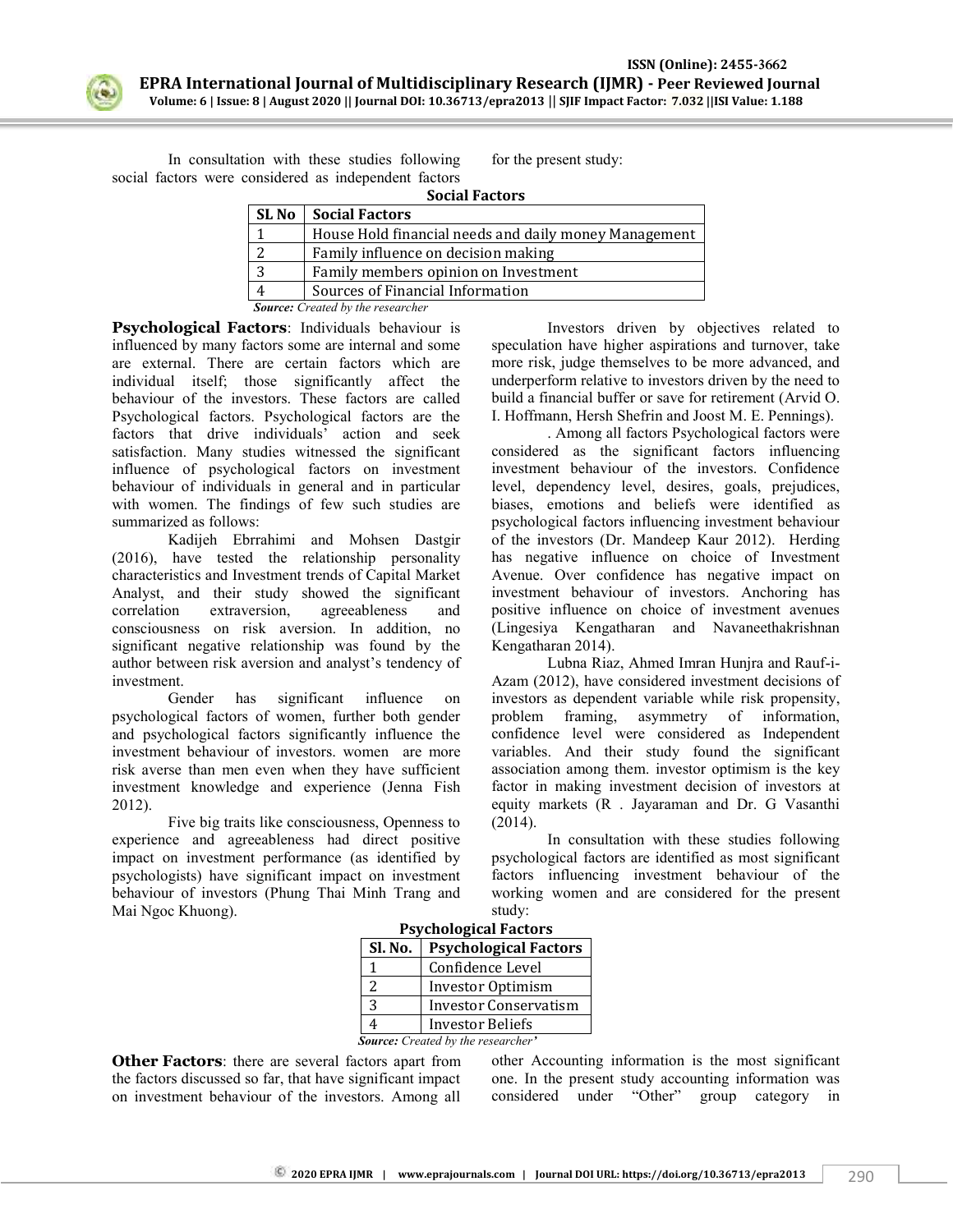

consultation with the empirical findings of following studies.

Hussein A. Hassan Al-Tamimi (2012), again it has proved from the study expected corporate earnings, get rich quick, stock marketability, past performance of the firm's stock, government holdings and the creation of the organized financial markets have significant influence on investment behaviour. Moderately influencing factors in order of importance were: expected losses in other local investments, minimizing risk, expected losses in international financial markets, family member opinions, gut feeling on the economy. Religious beliefs and family members' opinion were proved as least bothering factors according to his study.

It has been found from the study conducted by Dr. Shaffeq Ahmad(2017), around 76.47% and 72.4% of investors consider expected earnings of the company and Dividend payment while making investment decisions respectively. Another 68.62%, 65.68% and 63.72% of the respondents were influenced by stock marketability, financial statements and expected dividends of the company respectively. So from these statistics it can be concluded that accounting information plays vital role in investment behaviour of the investors. It has been found that annual reports of the company are the major source of information to the investors (G. Gniewosz 1990). And the accounting information is considered as the most useful information to make investment decisions.

With reference to these studies accounting information was considered as one of the factors influencing investment behaviour of the investors under the category of other factors. Opinion survey of respondents on the following factors of accounting information was made in the present study:

| <b>Other Factors</b>                              |                                                            |  |  |
|---------------------------------------------------|------------------------------------------------------------|--|--|
| <b>Factors relating to accounting information</b> |                                                            |  |  |
| 1                                                 | <b>Fundamental factors</b>                                 |  |  |
| 1.1                                               | Past performance of the company                            |  |  |
| 1.2                                               | Financial Position of the company                          |  |  |
| 1.3                                               | <b>Earnings of the Company</b>                             |  |  |
| 1.4                                               | Dividend Payment                                           |  |  |
| 1.5                                               | Risk return factors of the stock                           |  |  |
| 1.6                                               | Share Price in the market                                  |  |  |
| 1.7                                               | Credit rating                                              |  |  |
| 1.8                                               | Capital structure of the company                           |  |  |
| 1.9                                               | Quality of Management                                      |  |  |
| 1.10                                              | Brand and reputation of the Co.                            |  |  |
| 1.11                                              | Listing of co. on stock exchange                           |  |  |
| 1.12                                              | Marketability of stock                                     |  |  |
| 1.13                                              | CSR practices of the Co.                                   |  |  |
| $\overline{2}$                                    | <b>Technical factors</b>                                   |  |  |
| 2.1                                               | Past price movements                                       |  |  |
| 2.2                                               | Daily price movements                                      |  |  |
| 2.3                                               | Use of charts, trends and patterns                         |  |  |
| 2.4                                               | Active trading volume of the stock                         |  |  |
| 3                                                 | <b>Market information</b>                                  |  |  |
| 3.1                                               | News about stock in media and market                       |  |  |
| 3.2                                               | Current market trends                                      |  |  |
| 3.3                                               | Recommendations of professionals, family, friends and peer |  |  |

 *Source: Created by the researcher*

#### **FACTOR ANALYSIS**

Factor analysis is a useful tool for investigating variable relationships for complex concepts including behavioural patterns. It involves grouping similar variables into dimensions. It helps the researcher to evaluate the concepts that are not easily measured by collapsing a large number of variables into a few interpretable variables. It is used as a data reduction method. But most importantly it is often used to determine a linear relationship between variables before subjecting them to further analysis. The relationship of each variable to the underlying factor is expressed by the factor loadings.

The present work used exploratory factor analysis to extract maximum variance from the data set of 60 variables and to reduce a large number of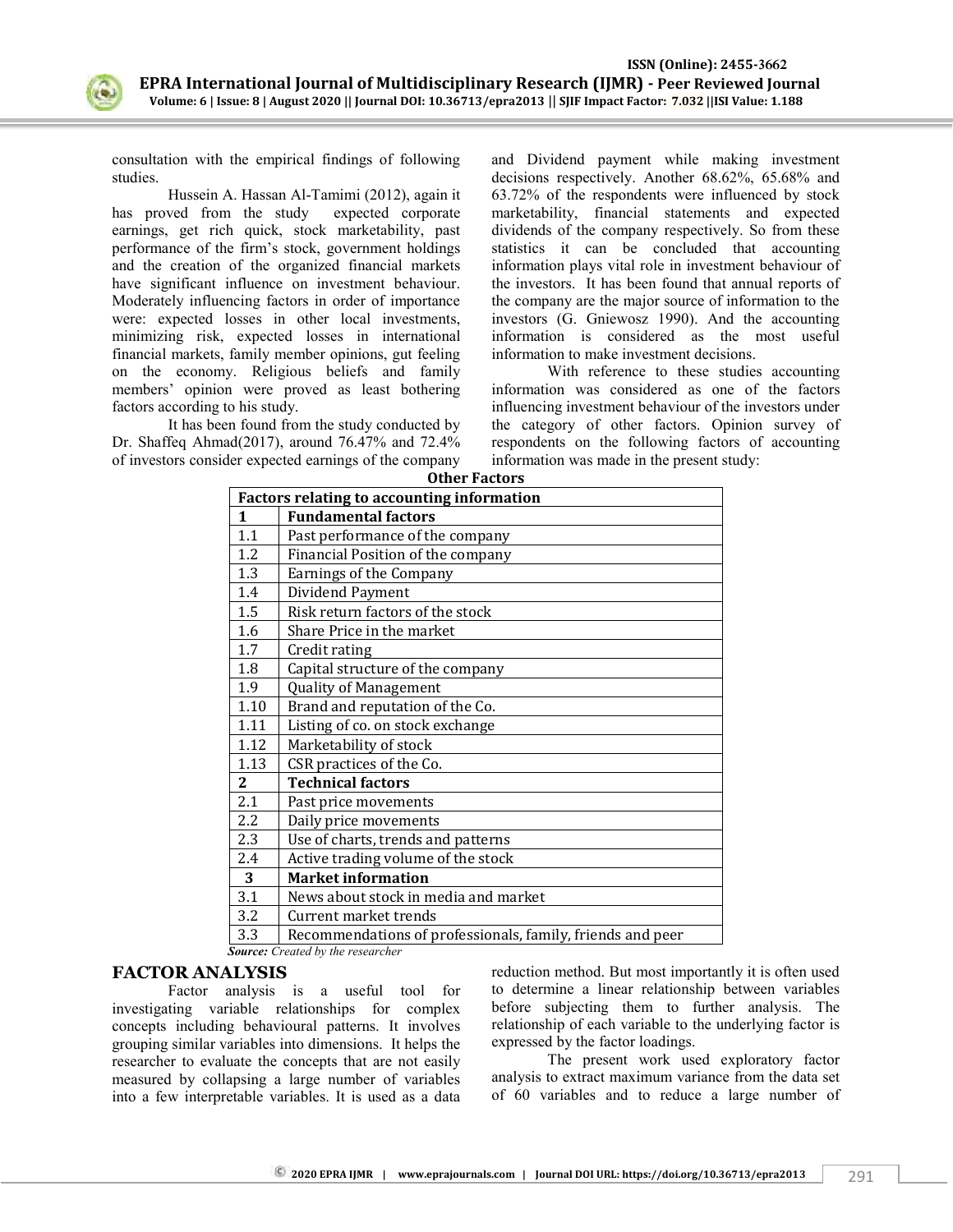

variables down to a smaller number of components/clusters.

Generally accepted criteria for factor analysis is Eigen Values of greater than 1.0 and factor loading of 0.5 were considered in this study. Kaiser (1974) pointed that KMO measures sampling adequacy which is greater than 0.5 as acceptable. Furthermore, the Bartlett's Test of Sphericity is highly significant at p value less than  $0.001$  ( $p < 0.001$ ). Identification factors influencing investment behaviour of the study followed the above criteria for conducting Exploratory Factor analysis.

Factor analysis with Varimax rotation method has been performed on all 60 statements or variables using principal components extraction method. In the rotated factor matrix, variables which have factor loading less than 0.5 were removed and factors with the high factor loading were considered as critical variables. In this regard, 43 variables out of 60 variables have been removed for the further analysis. After performing factor analysis, 17 reliable and valid factors were identified with Kaiser Normalization criteria Eigen value more than one. The same is depicted in the table following table:

**Results of Exploratory Factor Analysis Matrix of Factors influencing Investment Behavior of selected Working Women (Independent Variables)**

| <b>Factors</b>                                                                                      | Constructs                                                                                                    | <b>Factor</b> |  |
|-----------------------------------------------------------------------------------------------------|---------------------------------------------------------------------------------------------------------------|---------------|--|
| Identified                                                                                          |                                                                                                               | Loadings      |  |
|                                                                                                     | Brand and reputation of the Co.                                                                               | 0.612         |  |
|                                                                                                     | Marketability of stock                                                                                        | 0.835         |  |
|                                                                                                     | CSR practices of the Co.                                                                                      | 0.811         |  |
|                                                                                                     | Past price movements                                                                                          | 0.854         |  |
|                                                                                                     | Daily price movements                                                                                         | 0.623         |  |
|                                                                                                     | Use of charts, trends and patterns                                                                            | 0.634         |  |
|                                                                                                     | <b>Current market trends</b>                                                                                  | 0.616         |  |
|                                                                                                     | Reputation of the firm                                                                                        | 0.614         |  |
|                                                                                                     | Dividend Payment                                                                                              | 0.245         |  |
|                                                                                                     | <b>Quality of Management</b>                                                                                  | 0.592         |  |
|                                                                                                     | Listing of co. on stock exchange                                                                              | 0.516         |  |
|                                                                                                     | Active trading volume of the stock                                                                            | 0.598         |  |
|                                                                                                     | I have complete knowledge of Financial instruments available at stock markets                                 | 0.621         |  |
|                                                                                                     | I am satisfied with my present financial position                                                             | 0.695         |  |
| Factor 3                                                                                            | I am confident that I have secure financial future                                                            | 0.523         |  |
|                                                                                                     | I have clear plans for my future retirement life                                                              | 0.601         |  |
|                                                                                                     | Investment is exciting and satisfies financial needs.                                                         | 0.758         |  |
|                                                                                                     | I increase my investment in Stocks                                                                            | 0.839         |  |
|                                                                                                     | I hold my investment in stock market for long time                                                            | 0.781         |  |
| Factor 1<br><b>Factor 2</b><br>Factor 4<br>Factor 5<br>Factor 6<br>Factor 7<br>Factor 8<br>Factor 9 | The prices of my securities will increase in future                                                           | 0.862         |  |
|                                                                                                     | I do not hesitate to invest in new securities                                                                 | 0.757         |  |
|                                                                                                     | Perceived ethics of firm                                                                                      | 0.806         |  |
|                                                                                                     | Firm position in industry<br>I rely on fundamental analysis to take investment decision(Economy, Industry and | 0.666         |  |
|                                                                                                     |                                                                                                               |               |  |
|                                                                                                     | Company analysis)                                                                                             | 0.826         |  |
|                                                                                                     | I rely on Past performance and Price movements to take investment                                             | 0.814         |  |
|                                                                                                     | decision(Technical Analysis)                                                                                  |               |  |
|                                                                                                     | I take investment decisions based on my emotions                                                              | 0.546         |  |
|                                                                                                     | I am responsible for my financial well being                                                                  | 0.745         |  |
|                                                                                                     | I need to plan for my financial future                                                                        | 0.776         |  |
|                                                                                                     | Past performance of the company                                                                               | 0.798         |  |
|                                                                                                     | Share Price in the market                                                                                     | 0.611         |  |
|                                                                                                     | Does your family influence your investment decision?                                                          | 0.594         |  |
|                                                                                                     | Recommendations of professionals, family, friends and peer                                                    | 0.593         |  |
| Factor 10                                                                                           | Financial Position of the company                                                                             | 0.736         |  |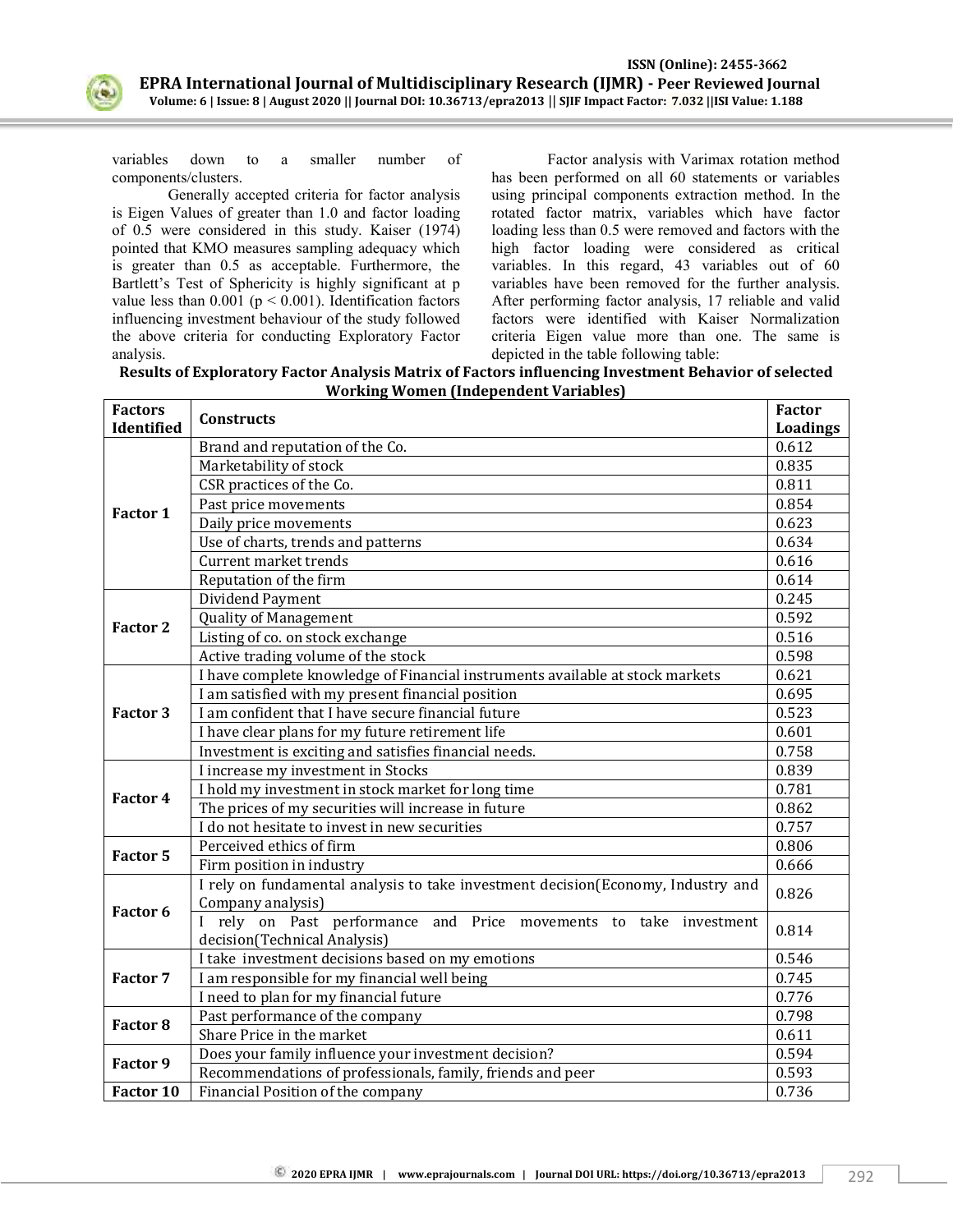

 **ISSN (Online): 2455-3662 EPRA International Journal of Multidisciplinary Research (IJMR) - Peer Reviewed Journal**

**Volume: 6 | Issue: 8 | August 2020 || Journal DOI: 10.36713/epra2013** || **SJIF Impact Factor: 7.032 ||ISI Value: 1.188**

| Factor 11 | I depend on my spouse to take investment decision                          | 0.754 |
|-----------|----------------------------------------------------------------------------|-------|
|           | I don't wish to take any financial responsibilities                        | 0.596 |
| Factor 12 | Dividend Payment                                                           | 0.548 |
|           | Risk return factors of the stock                                           | 0.777 |
| Factor 13 | I invest in companies with stable returns                                  | 0.794 |
| Factor 14 | I don't have any financial needs to be satisfied through investment income |       |
| Factor 15 | It is important to setup clear financial goals with timelines              | 0.521 |
|           | Investment is a man's job                                                  | 0.771 |
| Factor 16 | Investment is time consuming, difficult and stressful                      | 0.605 |
| Factor 17 | Who manages your investment?                                               | 0.868 |

## **Seventeen constructs have been identified through factor analysis. These include:**

- 1. Accounting information of the company
- 2. Stock market information
- 3. Financial Position and plans
- 4. Investment Optimism
- 5. Co. specific factors
- 6. Fundamental factors
- 7. Beliefs
- 8. Market Performance
- 9. Family and Peer group
- 10. Financial position
- 11. Dependency
- 12. Returns
- 13. Performance stability
- 14. Financial needs
- 15. Investment goals
- 16. Investment sentiments
- 17. Investment management

## **Results of KMO and Barlett's Test**

| <b>KMO and Barlett's Test</b>       |                        |           |  |
|-------------------------------------|------------------------|-----------|--|
| KMO measure of sampling adequacy    |                        | 0.519     |  |
| <b>Total Variance Explained</b>     |                        | 77.839    |  |
|                                     | Approximate Chi-square | 27009.414 |  |
| <b>Barlett's test of sphericity</b> | DF                     | 1770      |  |
|                                     | P value                | 0.000     |  |

*Source: Created by the researcher*

The above table shows the result of two tests say Kaiser-Meyer-Olkin (KMO) measure of sampling adequacy and Barlett's test of sphericity that indicates the proportion of variance caused by the underlying factors on the variables. The KMO value of 0.519 indicates factor analysis is useful with the data.

Barlett's test of Sphericity tests the hypothesis that correlation matrix is an identity matrix which could indicate variables that are unrelated and therefore unsuitable for structure detection. P value of 0.000 indicates (generally  $P < .05$ ) factor analysis is useful with the data.

#### **SUMMARY OF FINDINGS IN TERMS OF FACTORS IDENTIFIED**

The objective of identification of factors influencing investment behavior of working women was achieved through the extensive review of existing literature on investment behavior of investors. Following factors have been identified as most influencing factors of investment behavior of working women:

**Demographical factors** – Age, Marital Status, Level of Education, Occupation, Income and Family Size (McCrimmon, and Wehrung, 1986, Blume et al.1994, Barber, and Odean , 2001Terry, and Parker, 2002, Preethi and Dr. Magesh Kuttalam (2014), Geetha and Ramesh (2012) Dr. A Charles and Dr. R Kasilingam, V.R.Palanivelu & K.Chandrakumar (2013), Heena Kothari, by Dr. Kaushal A. Bhatt, by Dr. D. Harikanth & B. Pragathi (2012), Mhammed Naumann sadiq (2014))

**Social Factors** – Influence of Family, Family members opinion, Recommendations of Brokers and investment professionals, friends and peer group (Dr. Sindhu K.P and Dr. Rajitha Kumar, Centre for insurance research (CFIR), Ambrose Jagongo and Vincent S. Mutswenje, Arian Borgers, Jeroen Derwall, Kees Koedijk, and Jenke ter Horst, Dr. Mandeep Kaur (2012), Anna A. Merikas and Andreas G Merikas (2013), Ahmad S 2017).

**Psychological Factors** – Confidence Level, Investor Optimism, Investor Conservatism and Investor Beliefs (Kadijeh Ebrrahimi and Mohsen Dastgir, Jenna Fish, Phung Thai Minh Trang and Mai Ngoc Khuong, Arvid O. I. Hoffmann, Hersh Shefrin and Joost M. E. Pennings, Dr. Mandeep Kaur (2012), Lingesiya Kengatharan and Navaneethakrishnan Kengatharan,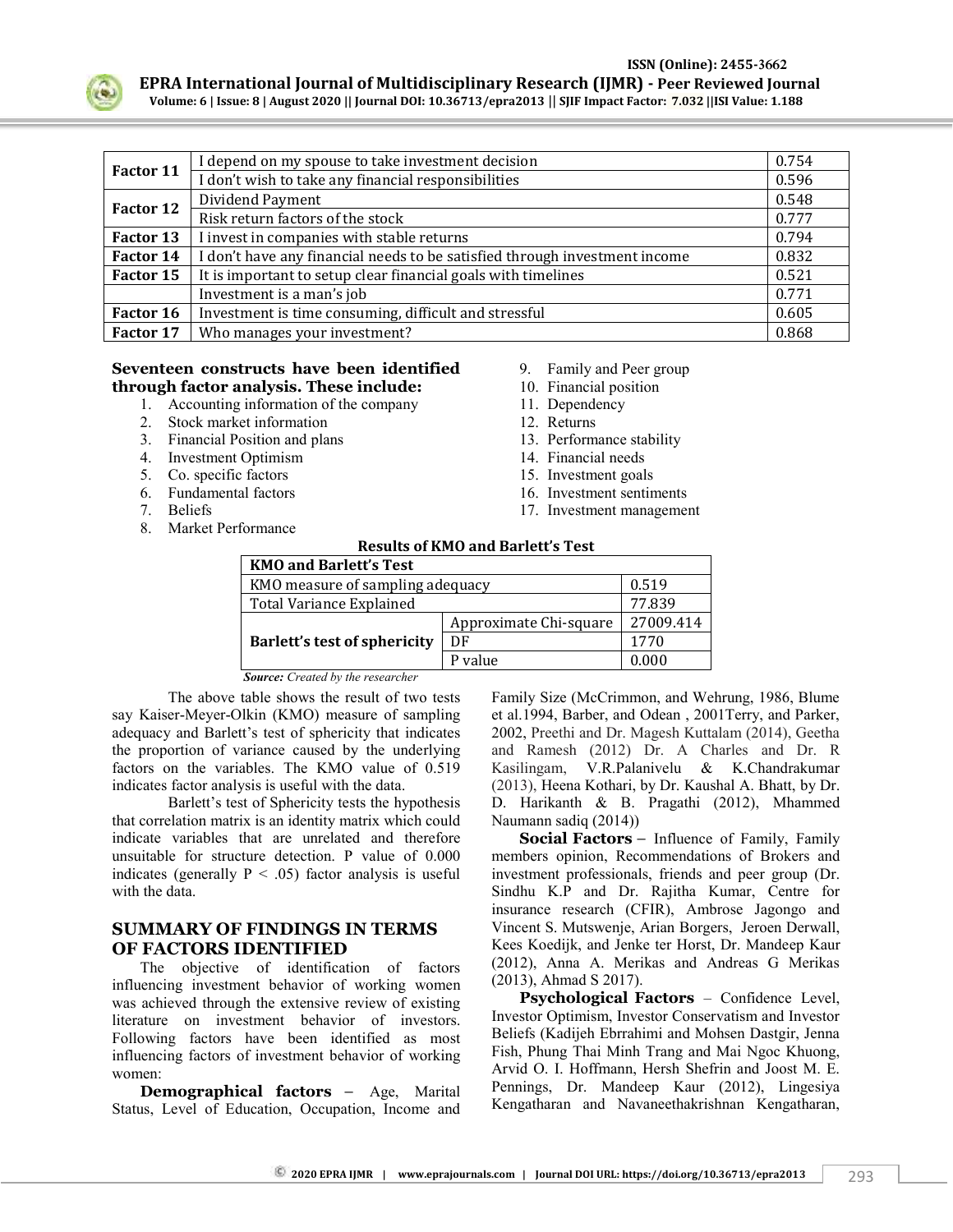

Lubna Riaz, Ahmed Imran Hunjra and Rauf-i-Azam, R. Jayaraman and Dr. G vasanthi).

**Other Factors** – Accounting Information (G. Gniewosz Hussein A. Hassan Al-Tamimi(2012) Dr. Ahmad(2017),)

#### **Reference Studies**

**The brief demographical and investment profile of Working women selected for the study has been presented in the paper** entitled "Investment Profile of Working Women of Hyderabad Karnataka Region" EPRA International Journal of Economic and Business Review-Online ISSN 2347- 9671 & Print ISSN 2349-0187, Volume 7, Issue 2, 17th February 2019.

The Impact of the identified factors also presented in the other research papers.

#### **REFERENCES**

- *1. Robert Christopher Hammond, "Behavioural Finance – Its History and Its Future", Fire Scholars, South Eastern University, Lakeland*
- *2. Arvid O I Hfmann And Hersh Shefrin, "Behavioural Portfolio Analysis of Individual Investors"*
- *3. Nathalie Abi Saleh Dargham, "The Implications Behavioural Finance"*
- *4. Gefrey Gitau Mwangi, "Behavioural Factors Influencing Investment Decisions in the Kenyen Property Market", Thesis Submitted to Strathmore University, Keynya*
- *5. Federal Research Division, "Customised Research and Analytical Services of US Government"*
- *6. L.M.A. Preethi and Dr. Magesh Kuttalam (August - 2014), "Influence Personality and Demographics in Investment Choice", International Journal of Applied Research and Studies, ISSN: 2278-9480 Vol. 3, Issue 8*
- *7. Brahmabhatt, P.S Raghu Kumari and Dr. Shamira Malekar (September 2012), ""A Study of Investor Behaviour on Investment Avenues in Mumbai Fenil"", Trans Asian Journal Marketing & Management Research Vol.1 Issue 1*
- *8. Khoa Cuong Phan, Jian Zhou (2014), "Factors Influencing Individual Investor Behavior: An Empirical Study The Vietnamese Stock Market", American Journal Business and Management, Vol. 3, No. 2, 77-94*
- *9. Dr. K Ravichandran (July-2008), "A Study on Investors Preferences towards Various Investment Avenues in Capital Market with Special Reference to Derivatives", Journal of Contemporary Research In Management*
- *10. Pr. Gouri Prabhu And Pr. NM Vechlekar "Perception Indian Investors Towards Investment In Mutual Funds With Special Reference To MIP*

*Funds", IOSR Journal Economics And Finance PP 66-74*

- *11. Geetha, N., & Ramesh, M. (2012), "A Study on Relevance Demographic Factors In Investment Decisions", Perspectives of Innovations, Economic & Business , 14-27.*
- *12. Ramanujam, K., & Devi, K. (2012). "A Study on Impact Socio-Economic Profile on Investment Pattern Salaried & Business People in Coimbatore City" International Journal Management & Information Technology , 67-77*
- *13. T. Velmurugan, And N. Vijai Anand (2015), "A Study On Factor Influencing Mutual Fund Investment - Special Reference to Investor in Pharmaceutical Sector At Chennai Metro City", Int. J. Pharm. Sci. Rev. Res., 34(1)*
- *14. Ambrose Jagongo and Vincent S. Mutswenje (2014), "A Survey of the Factors Influencing Investment Decisions: The Case of Individual Investors at The NSE", International Journal Humanities And Social Science, Vol. 4 No. 4*
- *15. Samreen Lodhi (2014), "Factors Influencing Individual Investor Behavior: An Empirical Study City Karachi", IOSR Journal of Business and Management (IOSR-JBM), E-ISSN: 2278-487X, P-ISSN: 2319-7668. Vol. 16, Issue 2. Ver. III*
- *16. Neha Parashar, "Factors Affecting Perception Investors on Mutual Funds", Symbiosis Centre Management, Maharashtra*
- *17. Anna A Merikas and Andreas G Merikas, "Economic Factors and Individual Investor Behaviour: The Case of the Greek Stock Exchange", Journal of Applied Business Research, Vol. 20, Number 4*
- *18. Hussein A. Hassan Al-Tamimi, "Financial Literacy And Investment, Decisions of US Investors", Www.Emeraldinsight.Com*
- *19. Dr. R Sellappan and Jamuna "Investment Attitude of Women towards Different Sources of Securities-A Factor Analysis Approach", Global Journal Management And Business Research Finance, Vol. 13 Issue 3*
- *20. Dr. Mandeep Kaur And Tina Vohra (December 2012), "Understanding Individual Investors Behaviour- A Review Empirical Evidences", Pacific Business Review International, Vol. 5, Issue 6*
- *21. Abhijeeth Chandra And Ravindra Kumar(2011), "Determinants Individual Investor Behaviour: An Orthogonal Linear Transformation Approach", Munich Personal Rep Eo Archieve, Paper No. 29722*
- *22. Dr. Hayat A Awan and Shanza Arshad (May 2012), "Factors Valued By Investors While Investing in Mutual Funds- A Behavioural Context", International Journal of Contemporary Research In Business, Vol. 4, No. 1*
- *23. Olsen Robert (2010), "Toward A Theory Behavioural Finance – Implications from the Natural Sciences", Conceptual Paper Published in*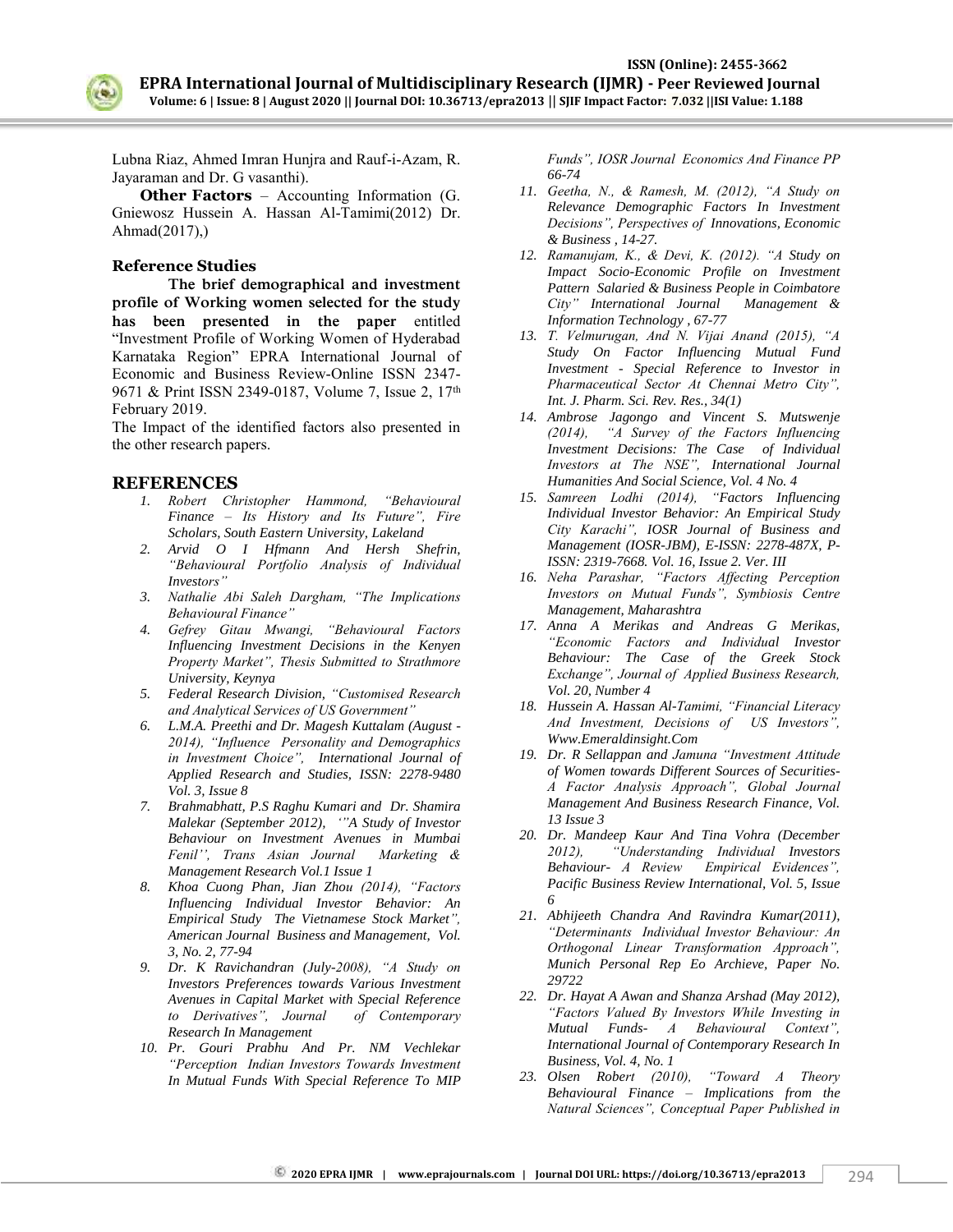

*Qualitative Research in Financial Market, Emerald Group Publishing Limited* 

- *24. Iqbal Mahmood, H. A. (2011). "Behavioural Implications Investors for Investments in the Stock Market", European Journal of Social Science , No.20*
- *25. Suleyman Gokhan Gunay, E. D. (2011). "Interaction Between Demographic and Financial Behaviour Factors in Terms of Investment Decision Making", International Research Journal Finance And Economics (66), 1450-2887*
- *26. Phung Thai Minh Trang And Mai, "The Impact of Big Five Traits and Mood on Investment Performance – A Study of Individual Investors In Vietnam"*
- *27. Kadijeh Ebrrahimi and Mohsen Dastgir (September 2016), "The Effect of Personality Characteristics of Capital Market Analysis on Investment Trends, Risk and Return and their Performance", Article 3, Vol. 1, Issue 2*
- *28. Haritha PH and Rashmi Uchil, "Conceptual Framework on Market Factors Influencing Investors Sentiments and Effect of Behavioural Pitfalls on Investment Decision", IOSR Journal Economics and Finance, PP 29-34*
- *29. Dr. Gagan Kukreja (Dec. 2012), "Investors Perception for Stock Market- Evidences from National Capital Region of India", Interdisciplinary Journal of Contemporary Research in Business, Vol. 4, No.8*
- *30. Bhuvaneshwari C, "A Study on Investors Perception towards Equity/Tax Saving Mutual Fund", International Journal of Engineering and Management*
- *31. Murat Kıyılar and Ocan Acar , "Behavioural Finance and the Study of the Irrational Financial Choices of Credit Card Users", Annales University Apulensis Series Oeconomica, 11(1)*
- *32. Mehmet Islamoglu, Mehmet Apan, and Adem Ayvali (2009), "Determination of Factors Affecting Individual Investor Behaviours: A Study on Bankers", International Journal of Economics And Financial Issues, 5(2), 531-543.*
- *33. Anna A Merikas and Andreas G Merikas, "Economic Factors and Individual Investor Behaviour: The Case of the Greek Stock Exchange", Journal of Applied Business Research, Vol. 20, No.4*
- *34. Arvid O I Hfmann , Hersh Shefrin and Joost M E Pennings, "Behavioural Portfolio Analysis of Individual Investors", Report Submitted to Maastricht University, School Business and Economics, Netherland*
- *35. Jenna Fish (2012), "Behaviour Finance- A Study Gender Affects on Investment Decisions", Report, Calrson School Management, University Minnesota, Spring*
- *36. Black et al, "Capital Investment Effects Dividend Imputation", The Journal of American Taxation Association, PP40-59*
- *37. Anna Merikas (Ocober 2004), "Economic Factors and Individual Investor Behaviour – The Case of the Greek Stock Exchange", Journal of Applied Business Research*
- *38. Ranjani Krishnan and Donna M Brooker (Feb 2002), "Investors Use of Analysts" Recommendations", American Accounting Association,Vol. 14, Issue 1*
- *39. Syama Sundar P V, "Growth Prospects of Mutual Funds and Investor Perception With Special Reference to Kothari Pioneer Mutual Fund", Project Report, Sri Srinivas Vidya Parishad, Andhra University, Vishakpatnam*
- *40. R Suyam Praba (2016), "An Empirical Study on Gender Difference in the Investment Pattern of Retail Investors" Acme Intellects International Journal Research in Management, Social Sciences & Technology, Vol. 14*
- *41. Priyanka Pandey (May-2014), " A Study of Gender Biasness in Investment Behaviour of Investor", Golden Research Thoughts, Vol.-3 Issue-11*
- *42. Madhurima Deb and Kavita Chavali (July 2009), "A Study on Gender Differences in Investment Behaviour", Asia Pacific Journal of Management Research and Innovation, Vol. 5 No. 3 45-55*
- *43. Dr. Monica Sharma And Dr. Vani Vasakarla (July 2013), " An Empirical Study of Gender Differences in Risk Aversion and Overconfidence in Investment Decision Making", International Journal of Application or Innovation in Engineering & Management (IJAIEM), Vol. 2, Issue 7*
- *44. Iowa State University Report On "Gender Differences in Investment Behaviour"*
- *45. Rebecca Sophia Meade, "Women, Micro Finance and Saving- Lessons and Proposals", Centre For Social Development, Washington University*
- *46. Arti Gaur, Julee and Sunitha Sukhija (2011), "Difference in Gender Attitude in Investment Decision Making in India", Research Journal of Finance and Accounting, Vol. 2, No. 12*
- *47. Michael Liersch (2009), "Women and Investing – A Behavioural Finance Perspective", Journal of Economic Literature*
- *48. Vickie L Bajtelsmit and Alexander Bernasek (1996), "Why Do Women Invest Differently than Men", Association for Financial Counselling and Planning Education*
- *49. Matthais Gysler, Jamie Brown and Renate Schubert (May 2002), "Ambiguity and Gender Differences in Financial Decision Making- An Experimental Examination Competence and Confidence"*
- *50. Annika E Sunden and Brain J Surette (1998), "Gender Differences in the Allocation of Assets in Retirement Saving Plans", American Economic Review, Vol. 88, Issue 2, PP 207-211*
- *51. Elezebeth Mcbride (Jan 2015), "Emotions Count-Brain Chemistry Behind Investing", WWW. Goarticles.Com*
- *52. Gert Abraham Lowies, John Henry Hall and Christian Ernst Cloete (2012), "The Role of*